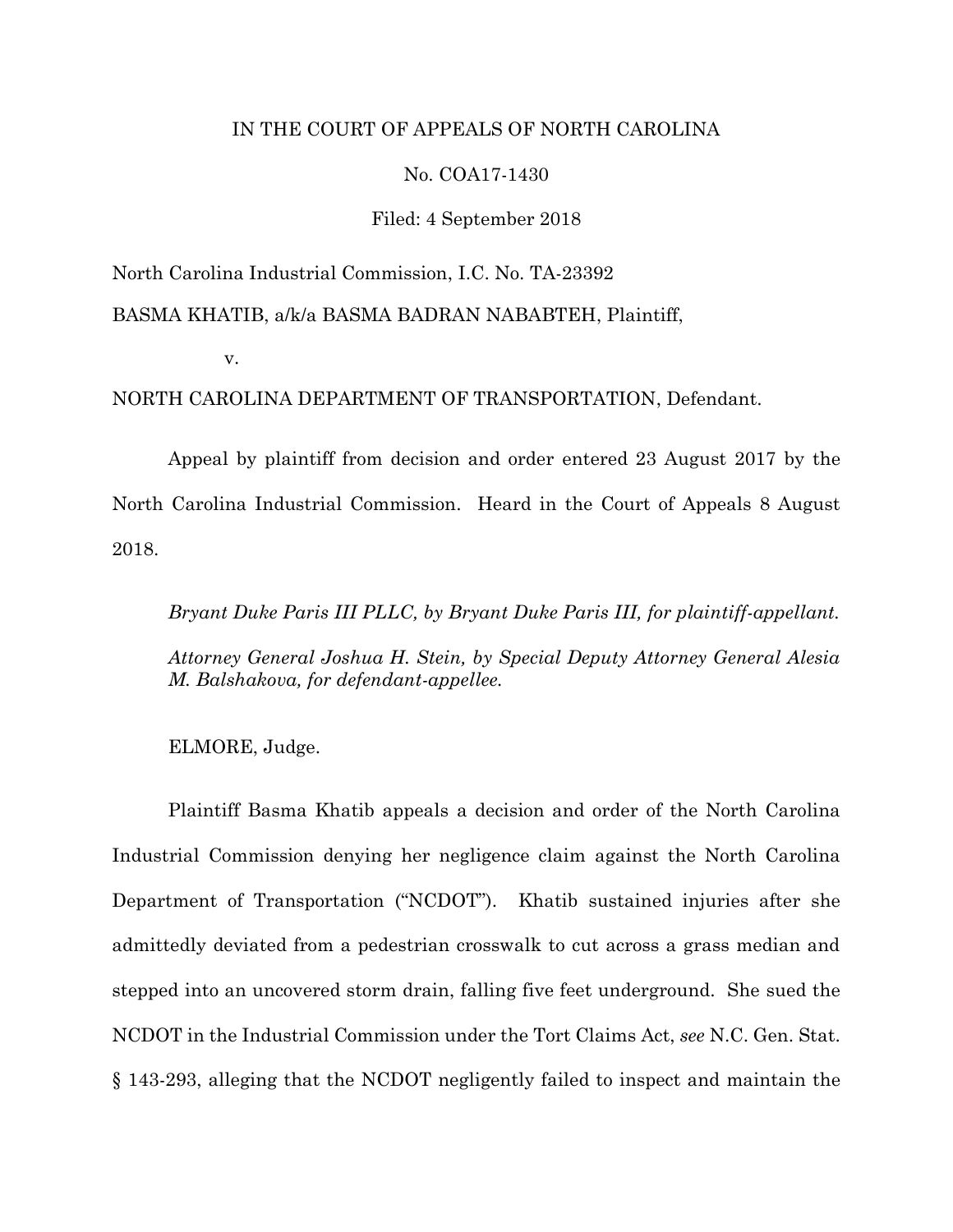#### *Opinion of the Court*

storm drain because when she fell into it, the grate normally covering the storm drain had been removed and was lying a few feet away. The Commission denied Khatib's claim in relevant part because it concluded she was contributorily negligent "when she chose to deviate from the marked crosswalk and run across the grassy median without keeping a proper lookout."

On appeal, Khatib contends the Commission erred by finding and concluding (1) the NCDOT owed her no duty to exercise reasonable care in maintaining its storm drain; (2) the NCDOT did not negligently breach this duty; and (3) Khatib's claim was barred by contributory negligence. Because we hold the Commission's challenged findings were supported by competent evidence, which in turn supported its conclusion that Khatib's claim was barred by her own contributory negligence, we affirm the Commission's decision and order on this basis.

#### *I. Background*

On 26 June 2011, Khatib's husband dropped her off to go for a jog near Centennial Parkway in Raleigh. At that time, Entrepreneur Drive formed a Tintersection with Centennial Parkway, and all four directions contained a pedestrian crosswalk that covered the entire square of the intersection. To the west, Entrepreneur Drive's four driving lanes dead-ended a few car lengths from the intersection, providing just enough space for cars to park, and those four lanes were center divided by a curbed grass median. The grass median extended east beyond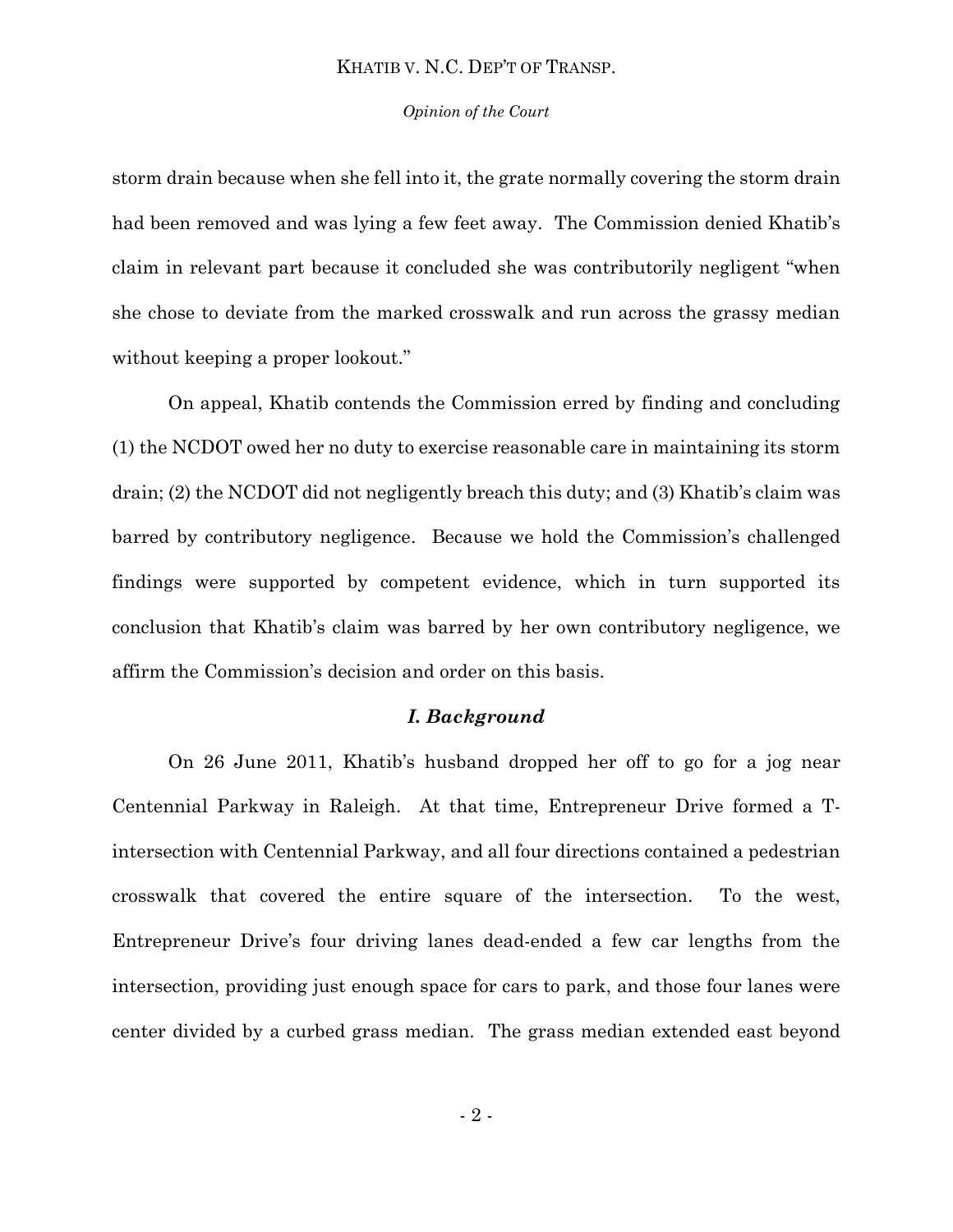#### *Opinion of the Court*

the crosswalk, at which point it became a sidewalk that connected the two segments of crosswalk. A storm drain lie on the road adjacent to the northward facing curb of the grass median, a few feet west of the crosswalk. For reasons unknown, and first discovered by the NCDOT when it learned of Khatib's fall, the grate normally covering that storm drain had been removed and was lying a few feet away.

At approximately 8:00 p.m., Khatib called her husband to pick her up. Khatib continued jogging northbound on Centennial Drive's sidewalk as her husband, who had been driving southbound on Centennial Drive, pulled his car nose first into the northernmost lane of the westbound dead-end segment of Entrepreneur Drive and parked to wait for her. When Khatib saw her husband's vehicle, she chose not to follow the pedestrian crosswalk path behind the car to enter its passenger-side door but instead cut across the grass median to pass by the front of the car. Unfortunately, when Khatib stepped off the grass median's curb, she stepped into the uncovered storm drain, fell approximately five feet, and sustained injuries.

Khatib sued the NCDOT under the Tort Claims Act for negligence. After a deputy commissioner dismissed her claim with prejudice based, in relevant part, on his conclusion that Khatib's claim was barred by her own contributory negligence, Khatib appealed to the Full Commission. After a hearing, the Commission entered a decision and order on 23 August 2017 affirming the deputy commissioner's decision, thereby denying Khatib's negligence claim against the NCDOT. In relevant part, the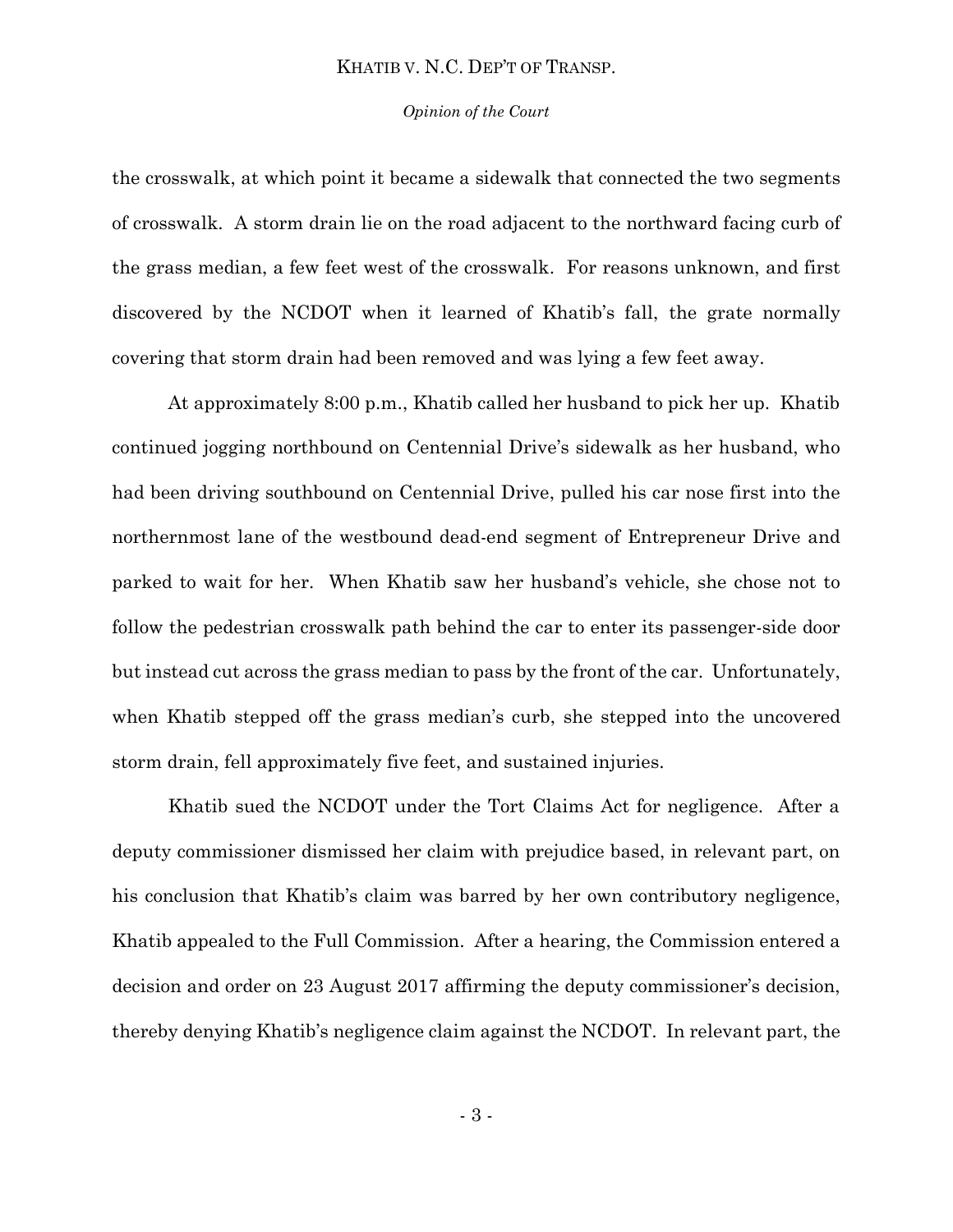#### *Opinion of the Court*

Commission found "[t]he hole [caused by the uncovered storm drain in which Khatib fell] was visible to anyone approaching, so long as they were keeping a proper lookout[,]" and Khatib's "failure to use the designated crosswalk and failure to pay attention to her surroundings, including the conditions of her path, when crossing the median were the proximate cause of plaintiff's fall and were not reasonable considering the circumstances." The Commission thus concluded that Khatib "failed to exercise the standard of care that a person of ordinary prudence would demonstrate when she chose to deviate from the marked crosswalk and run across the grassy median without keeping a proper lookout" and, therefore, that she was "barred from recovery under the Tort Claims Act on the basis of contributory negligence." Khatib appeals.

#### *II. Analysis*

On appeal, Khatib asserts the Commission erred by not (1) concluding the NCDOT owed her a duty to exercise reasonable care in maintaining its storm drain; (2) finding and concluding that the NCDOT's negligence caused her injuries; and (3) finding and concluding Khatib had not been contributorily negligent. Because we conclude the Commission's findings supported its conclusion that Khatib's claim was barred by contributory negligence, we affirm the Commission's decision and order on this basis and need not address the first two issues presented on appeal. *Cf. State v. Blackwell*, 246 N.C. 642, 644, 99 S.E.2d 867, 869 (1957) ("[A] correct decision of a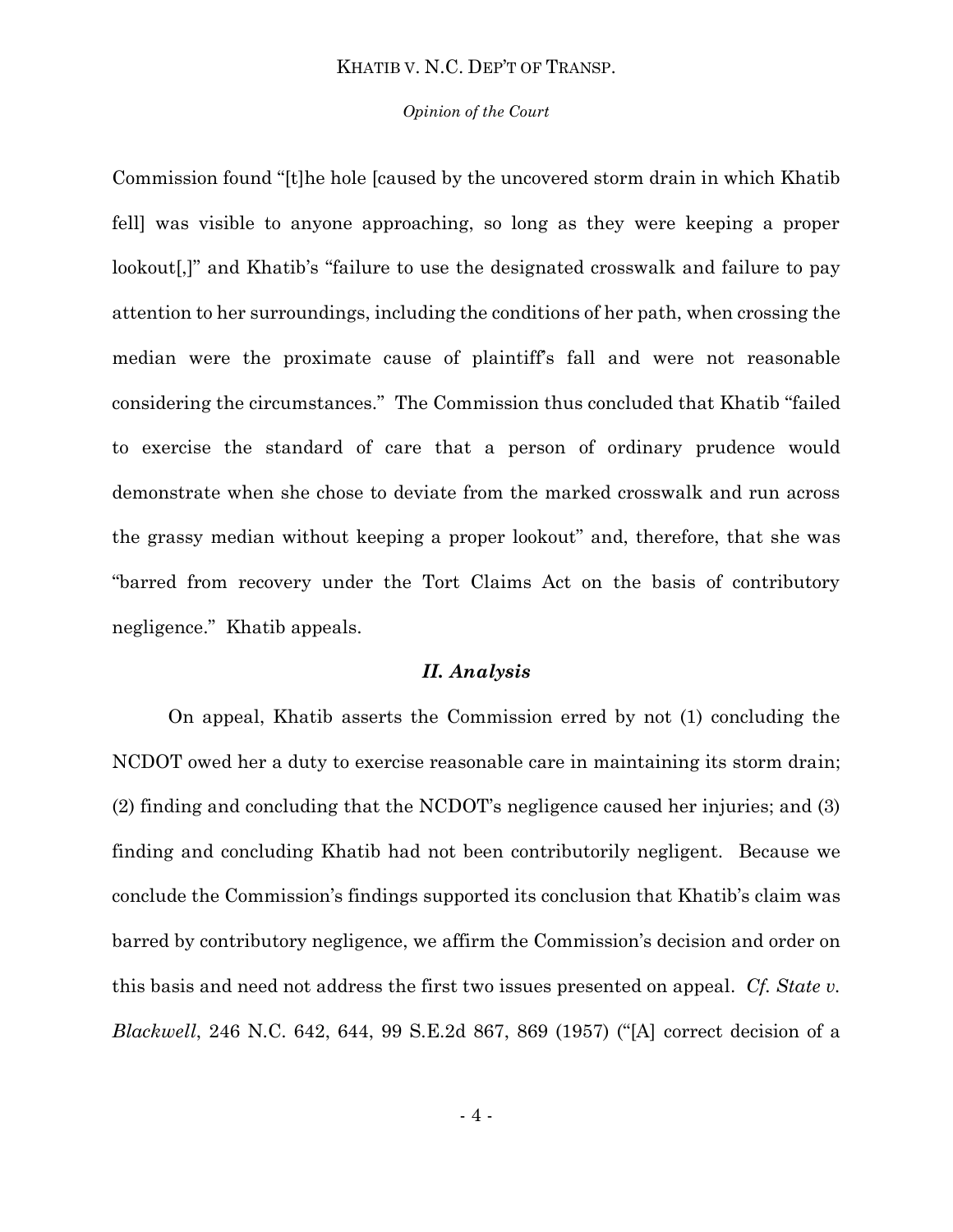*Opinion of the Court*

lower court will not be disturbed because a wrong or insufficient or superfluous reason is assigned." (citation omitted)).

# **A. Review Standard**

"The standard of review for an appeal from a decision by the Full Commission under the Tort[ ] Claims Act 'shall be for errors of law under the same terms and conditions as govern appeals in ordinary civil actions, and the findings of fact of the Commission shall be conclusive if there is any competent evidence to support them.' " *Webb v. N.C. Dep't of Transp.*, 180 N.C. App. 466, 467, 637 S.E.2d 304, 305 (2006) (quoting N.C. Gen. Stat. § 143-293 (2005)). "[W]hen considering an appeal from the Full Commission, our Court is limited to two questions: (1) whether competent evidence exists to support the Commission's findings of fact, and (2) whether the Full Commission's findings of fact justify its conclusions of law and decision." *Id.* at 467– 68, 637 S.E.2d at 305 (brackets omitted) (quoting *Simmons v. N.C. Dep't. of Transp.*, 128 N.C. App. 402, 405–06, 496 S.E.2d 790, 793 (1998)).

# **B. Contributory Negligence**

Khatib asserts the Commission erred "when it failed to find as fact and conclude as a matter of law . . . that [she] was not guilty of contributory negligence." Khatib also contends the Commission's findings numbered 5, 7, and 8, as well as its legal conclusion numbered 11, which Khatib argues is actually a finding, were not supported by competent evidence. We disagree.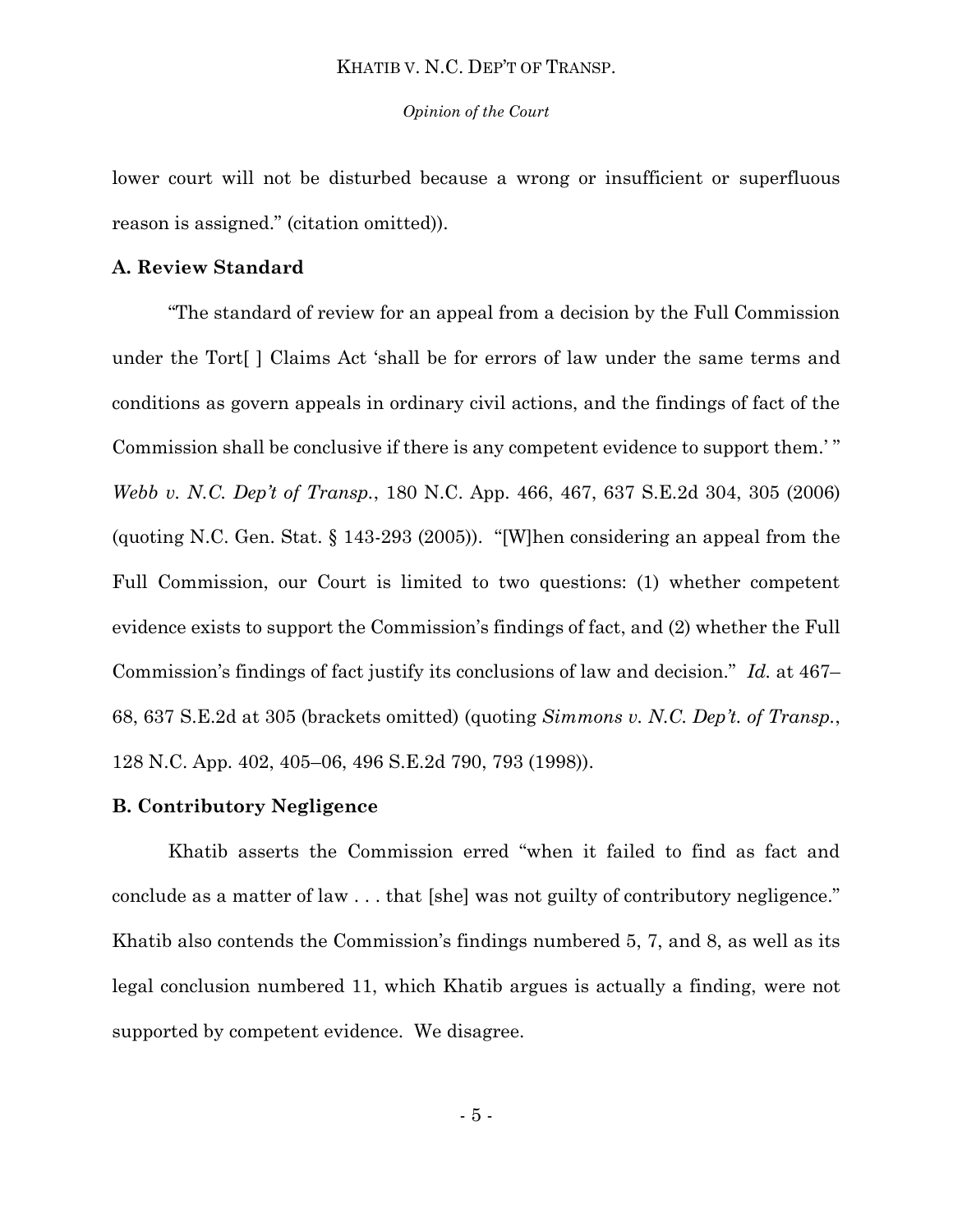*Opinion of the Court*

Contributory negligence is negligence on the part of the plaintiff which joins, simultaneously or successively, with the negligence of the defendant alleged in the complaint to produce the injury of which the plaintiff complains. In order to prove contributory negligence on the part of a plaintiff, the defendant must demonstrate: (1) a want of due care on the part of the plaintiff; and (2) a proximate connection between the plaintiff's negligence and the injury. However, a plaintiff may relieve the defendant of the burden of showing contributory negligence when it appears from the plaintiff's own evidence that he was contributorily negligent.

*Proffitt v. Gosnell*, \_\_\_ N.C. App. \_\_, \_\_, 809 S.E.2d 200, 204 (2017) (citations,

quotation marks, and brackets omitted).

The Commission made the following challenged findings and conclusion to

support its determination that Khatib's claim was barred by contributory negligence:

5. Plaintiff saw her husband's vehicle and jogged toward[s] it. Plaintiff was running on the sidewalk then cut through the grass median away from the crosswalk and toward[s] the front of the vehicle. When she reached the curb of the median and stepped down, plaintiff fell into the uncovered storm drain, approximately five feet to the bottom.

7. [sic] According to plaintiff, at the time of the incident it was not dark, the weather was nice, and she "could see perfectly well." Plaintiff was focused on looking at her husband's vehicle. She was not looking at the sidewalk, the conditions of her chosen path of travel, or the terrain in front of her. The hole was visible to anyone approaching, so long as they were keeping a proper lookout.

8. [sic] Plaintiff testified that she did not use the designated crosswalk to get to the vehicle even though access to the crosswalk was available. . . . [P]laintiff's failure to use the designated crosswalk and failure to pay attention to her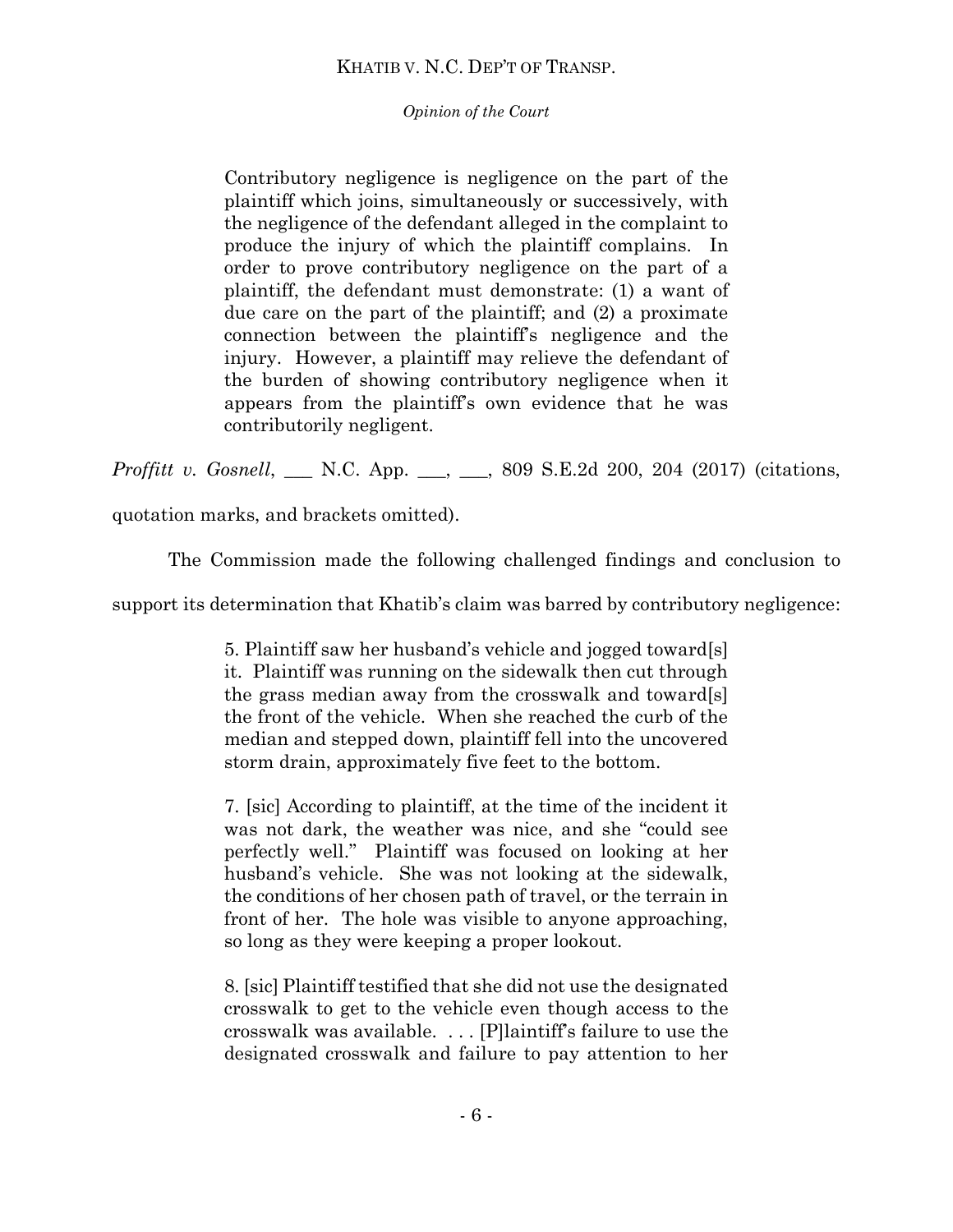*Opinion of the Court*

surroundings, including the conditions of her path, when crossing the median were the proximate cause of plaintiff's fall and were not reasonable considering the circumstances. Based on the preponderance of the evidence, plaintiff was contributorily negligent in causing the fall into the storm drain.

. . . .

11. . . . [P]laintiff failed to exercise the standard of care that a person of ordinary prudence would demonstrate when she chose to deviate from the marked crosswalk and run across the grassy median without keeping a proper lookout. Accordingly, the Commission concludes that plaintiff is barred from recovery under the Tort Claims Act on the basis of contributory negligence.

However, as Khatib has failed to specifically argue how these findings were unsupported by record evidence, she has abandoned her purported evidentiary challenge to these findings. *See* N.C. R. App. P. 28(b)(6). Nonetheless, despite Khatib not mounting a proper substantial evidence challenge to the Commission's findings, our review reveals these findings were adequately supported by the record.

According to Khatib's own testimony, when her husband arrived to pick her up, it "wasn't dark," "[t]he weather was nice[,] and [she] could see perfectly well." When Khatib saw her husband's car arrive, she was looking "toward [ ] the car" and "could see [her husband] and . . . children," but could not see "anything else in front of [her]," including the "sidewalk." Khatib confirmed that "at the time [she was] approaching [her] husband's vehicle [she] was looking at him and [her] children" and was "not looking down at [her] feet" to see where she was walking. Khatib also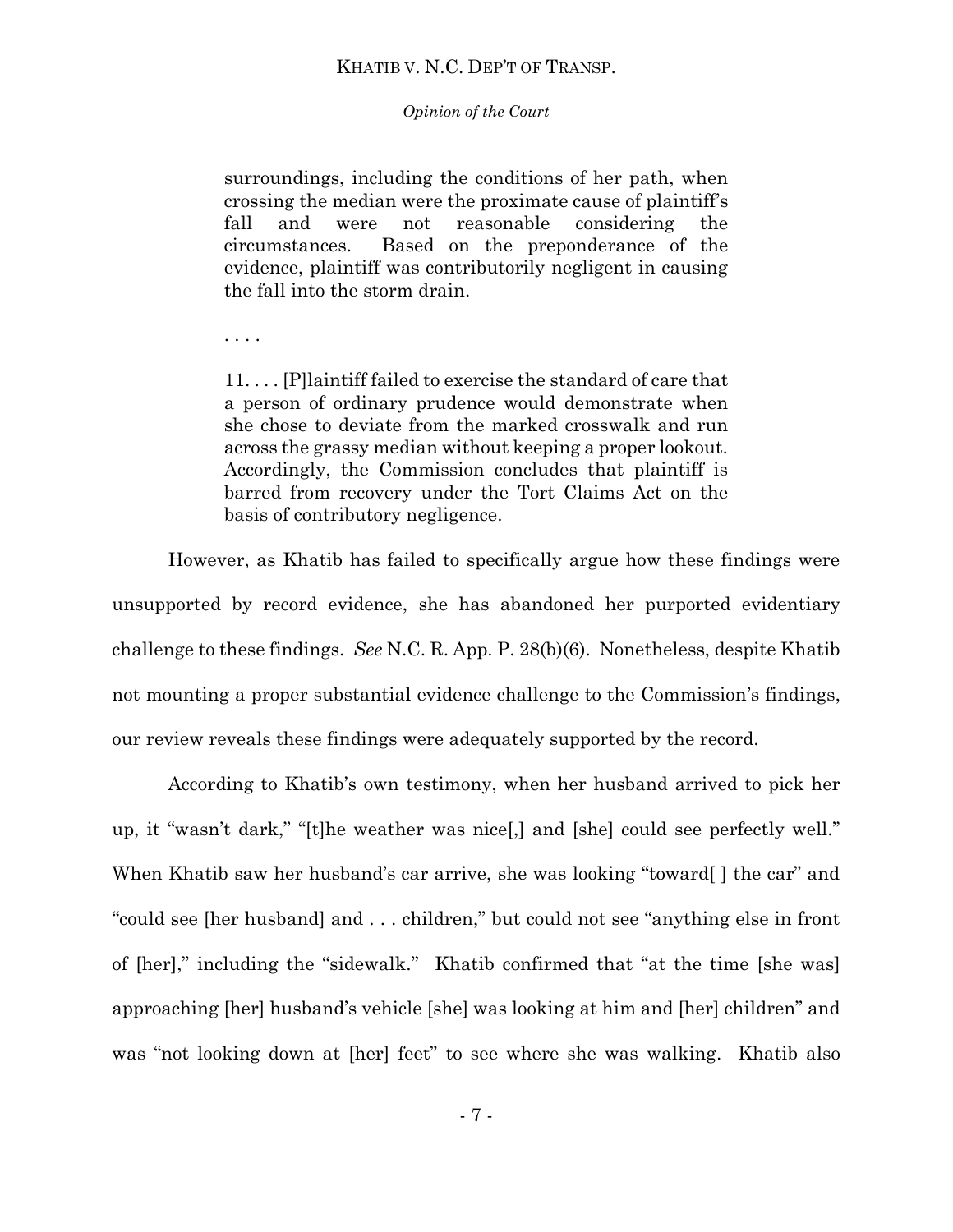#### *Opinion of the Court*

confirmed that, rather than following the pedestrian-crosswalk path behind the car in order to get to the passenger-side door, she cut through the grass median outside of the crosswalk path to pass in front of the car. Having concluded the evidentiary portions of these findings were supported by the record, we turn to whether these findings supported the Commission's conclusion that Khatib's claim was barred by her own contributory negligence.

In her brief, Khatib concedes that, as she "was in the process of being reunited with her family at the conclusion of her exercise, she saw the family vehicle, [her husband], and her children and *was briefly distracted from watching where she was going*." (Emphasis added.) Nonetheless, she relies on *Kremer v. Food Lion, Inc.*, 102 N.C. App. 291, 295, 401 S.E.2d 837, 839 (1991) ("Although failure to discover an obvious defect will usually be considered contributory negligence as a matter of law, this general rule does not apply when circumstances divert the attention of an ordinarily prudent person from discovering an existing dangerous condition." (citation omitted)), to support her argument that "competent and substantial evidence mandates a finding of fact that [she] was not guilty of contributory negligence inasmuch as her attention was understandably diverted while she was exercising and it would have been likewise nearly impossible for her to see the uncovered inlet until she was directly on top of it." *Kremer* is distinguishable because the evidence there showed the plaintiff was walking down a grocery-store aisle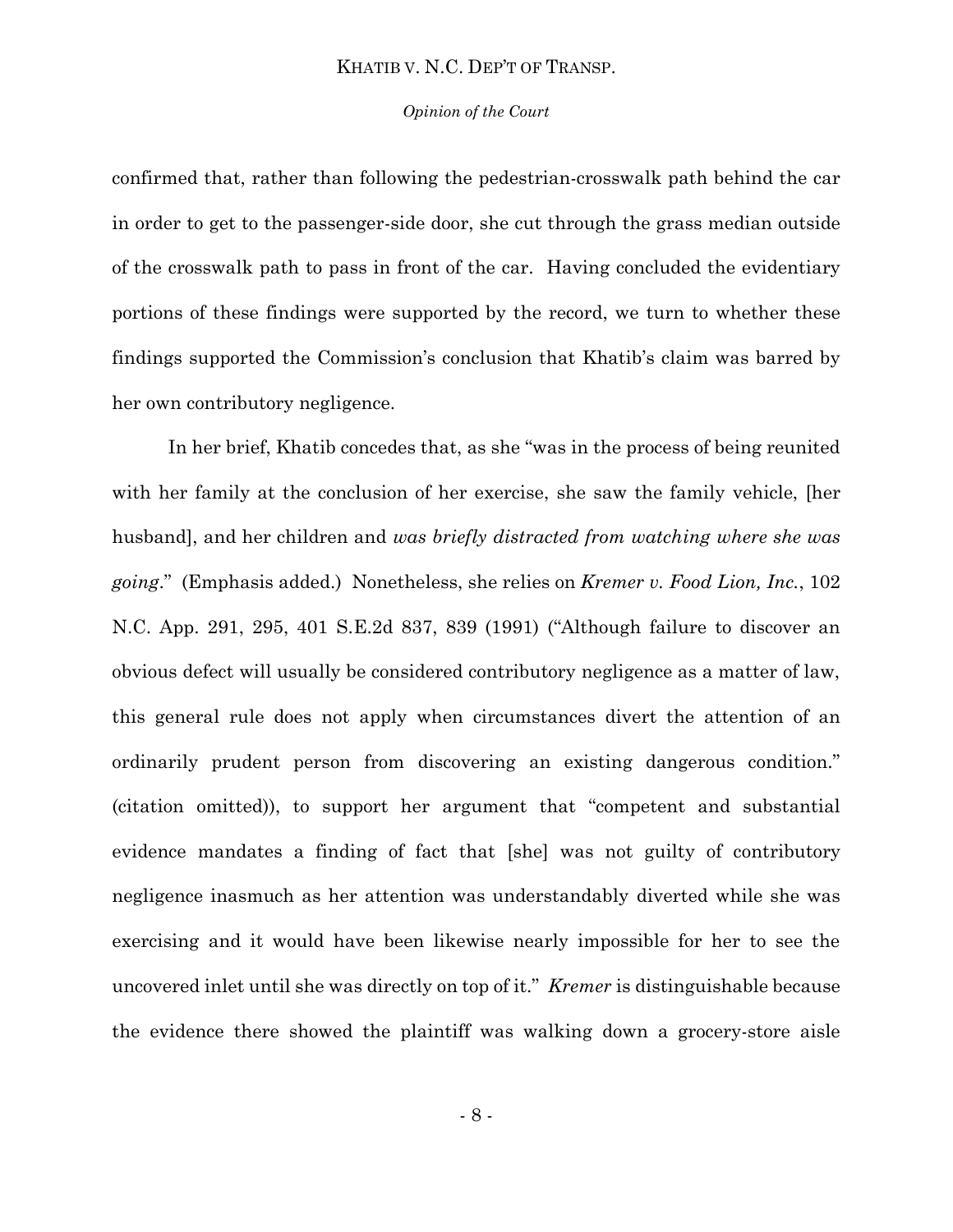#### *Opinion of the Court*

intended for customer foot traffic, and Food Lion had placed items above the aisle intended to draw customer attention. After taking two steps into the aisle, the plaintiff fell over misplaced dog food bags. *Id.* at 296, 401 S.E.2d at 839. Here, contrarily, the evidence showed Khatib cut across a grass median outside the designated pedestrian-crosswalk path, and no circumstances attributable to the NCDOT's conduct distracted Khatib's attention. *Webb* controls this case.

In *Webb*, the plaintiff stopped his car at a rest area to purchase a newspaper. 180 N.C. App. at 466, 637 S.E.2d at 305. Although he saw a sidewalk for pedestrian travel that led to the newspaper kiosk, the plaintiff chose a more direct path across the grass and through a shrub bed covered in pine straw, where he was injured after tripping over a hidden metal protrusion. *Id.* at 466–67, 637 S.E.2d at 305. As here, the plaintiff sued the NCDOT for alleged negligence in failure to maintain the grounds, and the Commission concluded his claim was barred by contributory negligence. *Id.* at 467, 637 S.E.2d at 305. On appeal, we affirmed, determining the findings supported an inference that the plaintiff "should have had constructive, if not actual, knowledge that deviating from an intended walking path into pine straw brings with it some danger of injury." *Id.* at 469, 637 S.E.2d at 306. We determined the "plaintiff clearly had the capacity to understand that his shortcut carried a safety risk[,]" and affirmed the Commission's decision to deny the claim based on the plaintiff's contributory negligence in deviating from the sidewalk. *Id.*